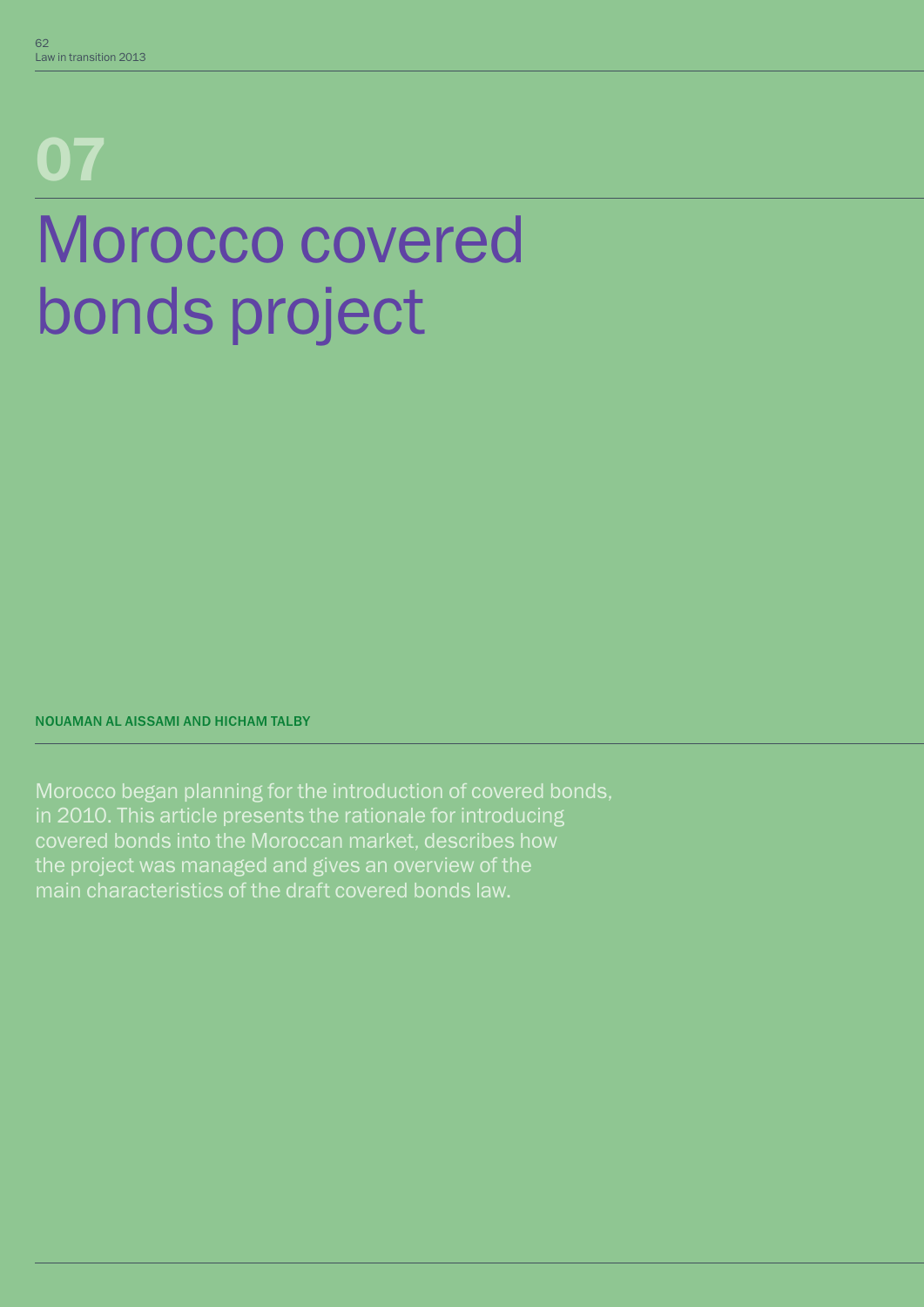

## Rationale for introducing covered bonds in Morocco

The Moroccan financial sector has grown strongly over the last decade with financial assets exceeding 200 per cent of gross domestic product (GDP) in 2008 and is steadily increasing. This has been allowed by the supportive economic environment in a sound macroeconomic framework combined with comprehensive financial sector reforms.

On the one hand, economic growth increased steadily from a medium GDP growth of 3.2 per cent in 1998–2000, to reach 4.4 per cent in 2002–05 and 5 per cent in 2006–11 despite the negative impact of the international financial and economic crisis. This growth was achieved in the context of long term sustainable inflation with, on average, a low inflation rate of 1.8 per cent over the last 16 years (0.9 per cent in 2011) compared with a medium inflation rate of 6.2 per cent during 1990-95.

On the other hand, the government has carried out a comprehensive set of financial sector reforms over the last two decades. These reforms encompassed consolidating the banking sector, improving financial regulation and supervision, which included banking, capital markets and insurance, and deepening capital markets. As a result, the financial sector is strongly regulated and endowed with the main actors and instruments.

The continuous reform efforts are currently primarily dedicated to consolidating financial regulation and supervision, improving access to finance mainly for low income households and micro, small and medium-sized enterprises (MSMEs), and completing capital market instruments by introducing a new generation of financial instruments. The latter includes setting up a legal and regulatory framework for the issuance of covered bonds.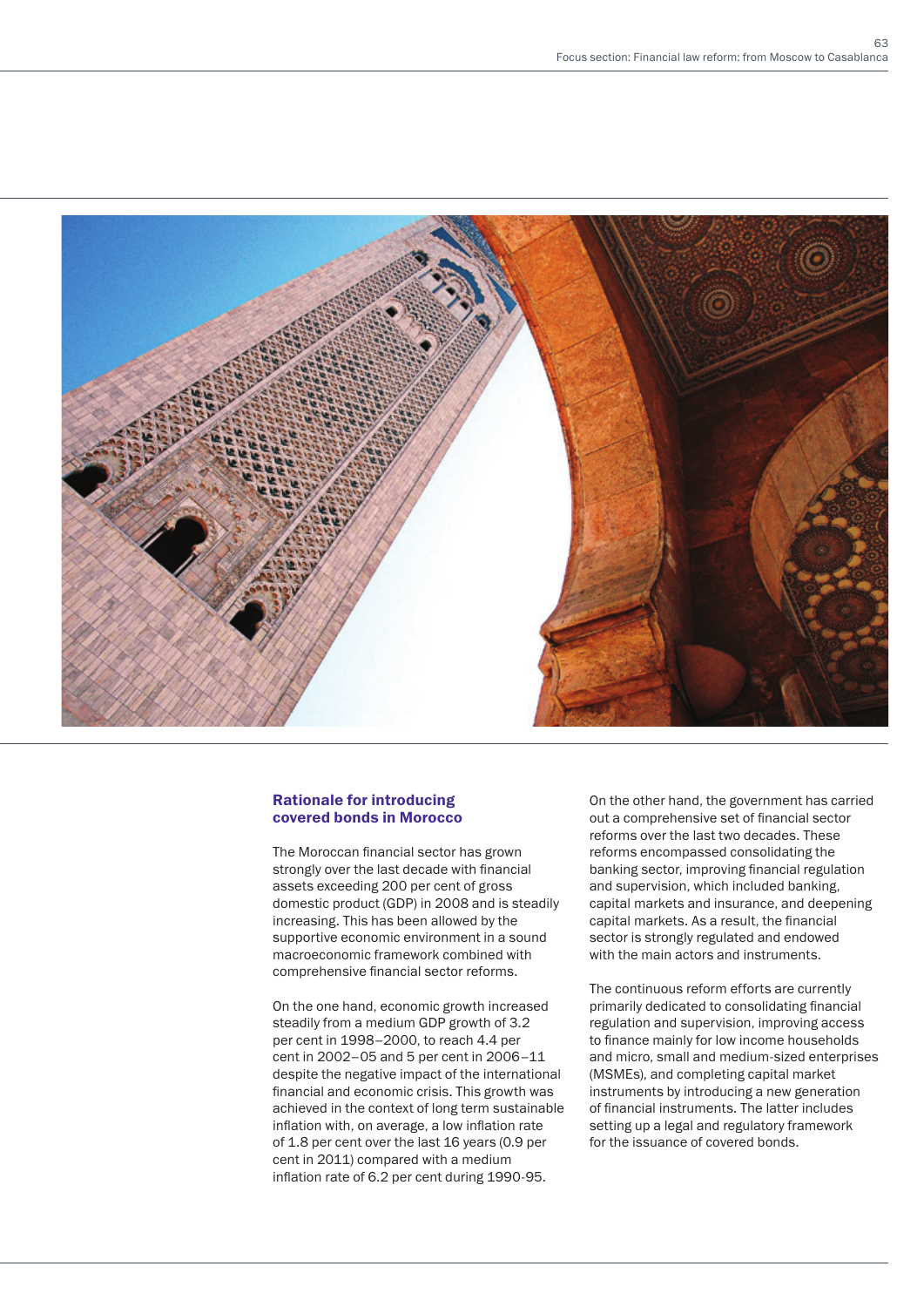The growth of mortgage loans was especially strong in 2005–08 with an average annual progress of more than 35 per cent followed by a healthy decrease in 2009–11 to an average annual progress of almost 11 per cent

The banking sector has experienced a rapid and strong growth over the last few years, with total bank assets reaching 129.4 per cent of GDP in 2011 compared with 102.4 per cent in 2006. Bank lending to households and corporations has increased by 50 per cent in five years reaching 84.8 per cent of GDP in 2011 against 56.4 per cent in 2006. Mortgage lending has been one of the main drivers of this increase with total mortgage loans doubling to 25.4 per cent of GDP in 2011 from 12.6 per cent in 2006. Housing loans represent two-thirds of mortgage lending, that is, 17 per cent of GDP.

The growth of mortgage loans was especially strong in 2005-08 with an average annual progress of more than 35 per cent followed by a healthy decrease in the period 2009-11 to an average annual progress of almost 11 per cent. This was driven by a strong demand for housing combined with an improved offer notably in social housing, thanks to supportive government policies and the emergence of large real estate developers.

This strong increase in mortgage lending has exacerbated interest rate and liquidity risks due to the fact that a large proportion of mortgage loans are fixed-rate (almost 70 per cent) and due to maturity mismatches between increasingly long-term loans, with mortgage loans average maturity being more than 18 years and their funding coming mainly from short term deposits. The need for long term resources is also driven by a more general gap between the increase in customer deposits and that of credit, with a ratio of customer loans to deposits that had lately reached and exceeded 100 per cent.

Given this situation, the Moroccan banks have successfully issued private medium to long-term debt, mainly certificates of deposits and subordinated debts, which have found a demand from a large base of local institutional investors. On the other hand, the Central Bank has progressively adjusted reserve requirements from a high rate of 16.5 per cent up to January 2008 to 4 per cent in September 2012. Nevertheless, it was felt that more needed to be done to tackle the risks created by this ever-growing mortgage loans portfolio in the Moroccan banks.

## Overview of the objectives and main characteristics of the draft covered bond law

Based on the European covered bond industry success story, in the second half of 2010 the Moroccan Ministry of Economy and Finance launched a project for establishing a legal and regulatory framework for covered bonds with the main objective of addressing these issues and specifically:

- allowing banks to further offer mortgage loans at affordable rates
- reducing banks' maturity mismatch and interest rate risks
- providing institutional investors, notably insurance companies and pension funds, with a new class of long-term, high-quality private debt to reduce their term gaps

Covered bonds also have a positive collateral impact in promoting sound loan origination given that the loans eligible as cover assets have to meet high quality eligibility criteria on an ongoing basis.

The most significant characteristics of the Moroccan covered bonds draft law may be summarised as follows:

- Issuance structure. There are typically three types of CB issuance structures, all associated with the cover pool of assets: it can be transferred to a special purpose vehicle (SPV), a specialised bank (as mainly used in the French system) or the assets can be kept within the bank balance sheet. There is no perfect choice, each of these structures having its own advantages and disadvantages. In Morocco, the choice went to the direct issuance by the bank, which is the most common structure internationally, as it seemed the simplest and most appropriate to the nature of the bonds as senior bonds and the ongoing flows between the cover pool assets and the other bank assets.
- Issuer and supervisory system. Based on international benchmarks, the issuers will be banks that will have received a specific licence granted by the Central Bank on the basis of their capacities and the specific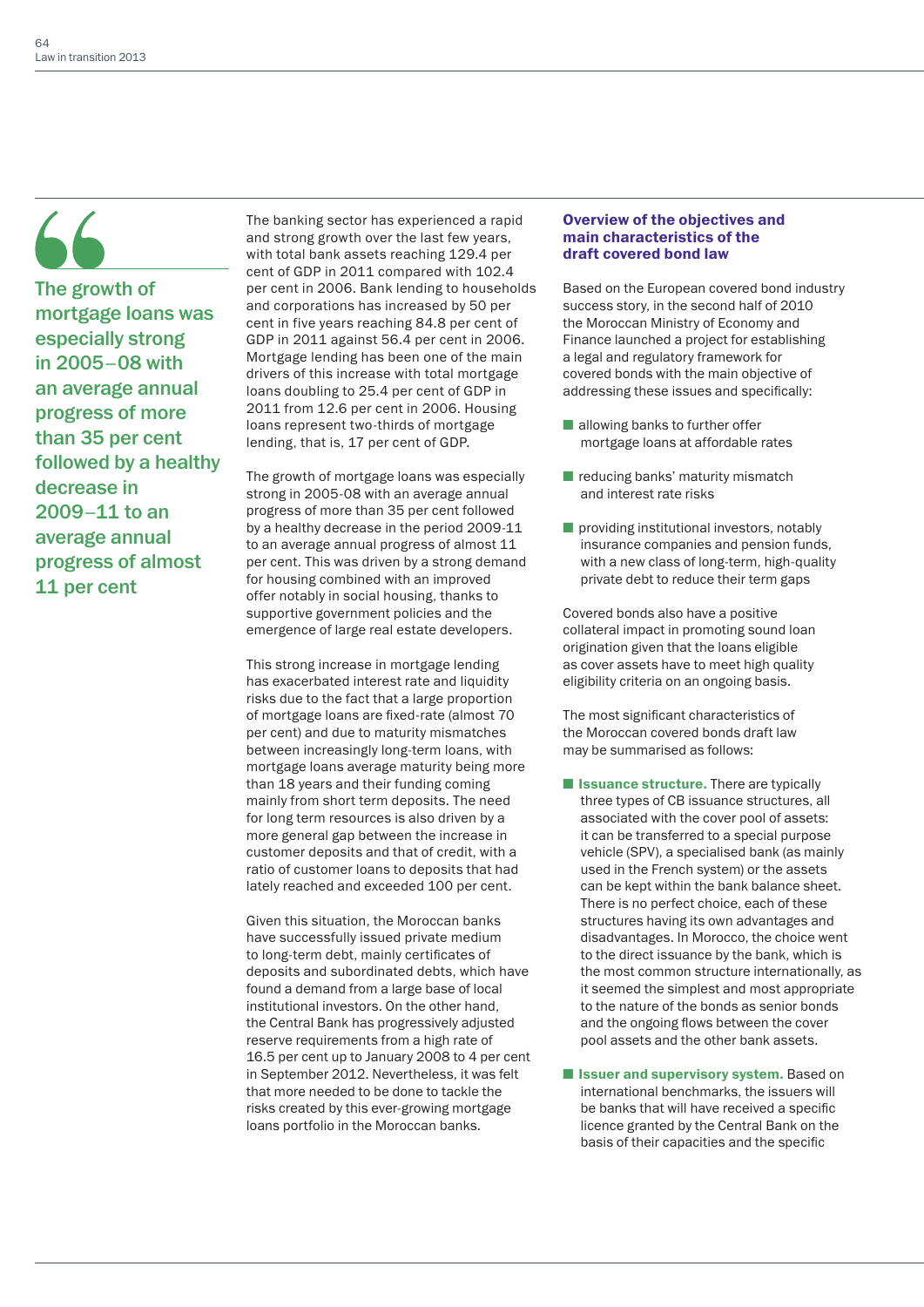Chart 1 Recourse the bondholder has against the assets and the issuer

Two constraints have to be resolved: the first is that the quality level of eligible assets must be high enough to ensure the international standards of covered bond quality, and the second, the existence of a significant pool of eligible assets



covered bond management system put in place. These conditions have to be maintained on an ongoing basis. Regarding supervision and prudential regulations, the Moroccan system is to treat the cover pool almost like a small bank. Hence, the draft law provides for specific supervision of the covered bonds activity by the Central Bank, monitoring of the cover pool by an independent comptroller and implementation of specific prudential regulations on the cover pool (internal audit, risk management, liquidity obligations, and so on).

■ Eligible assets. Two constraints have to be resolved: the first is that the quality level of eligible assets must be high enough to ensure the international standards of CB quality, and the second, the existence of a significant pool of eligible assets. If it is not possible to optimise the two constraints, this means that the market is not yet ready for covered bonds. In Morocco, the draft law has established two kinds of bonds, Mortgage CB (MCB) and Public CB (PCB).

Eligible assets for MCB are primary mortgage loans with a loan to value (LTV) ratio of less than 80 per cent for residential loans and 60 per cent for commercial loans. Mortgage loans had reached MAD 218.6 billion in September 2012, from which MAD 147.5 billion corresponds to housing loans. It is estimated that around 40 per cent of the housing loans may presently fulfil sufficient quality criteria to be eligible as a cover asset. Currently this corresponds to total assets of MAD 60 billion (around US\$ 7 billion), increasing annually by more than 10 per cent, to which a proportion of other mortgage loans could be added.

Eligible assets to PCB are loans to local government that meet certain financial conditions, and loans to public corporations guaranteed by the government. Loans to local government currently exceed MAD 11 billion. It should be noted that local government debts are strongly regulated in Morocco and mainly granted by a specialised bank *("Fonds d'Equipement Communal")*. The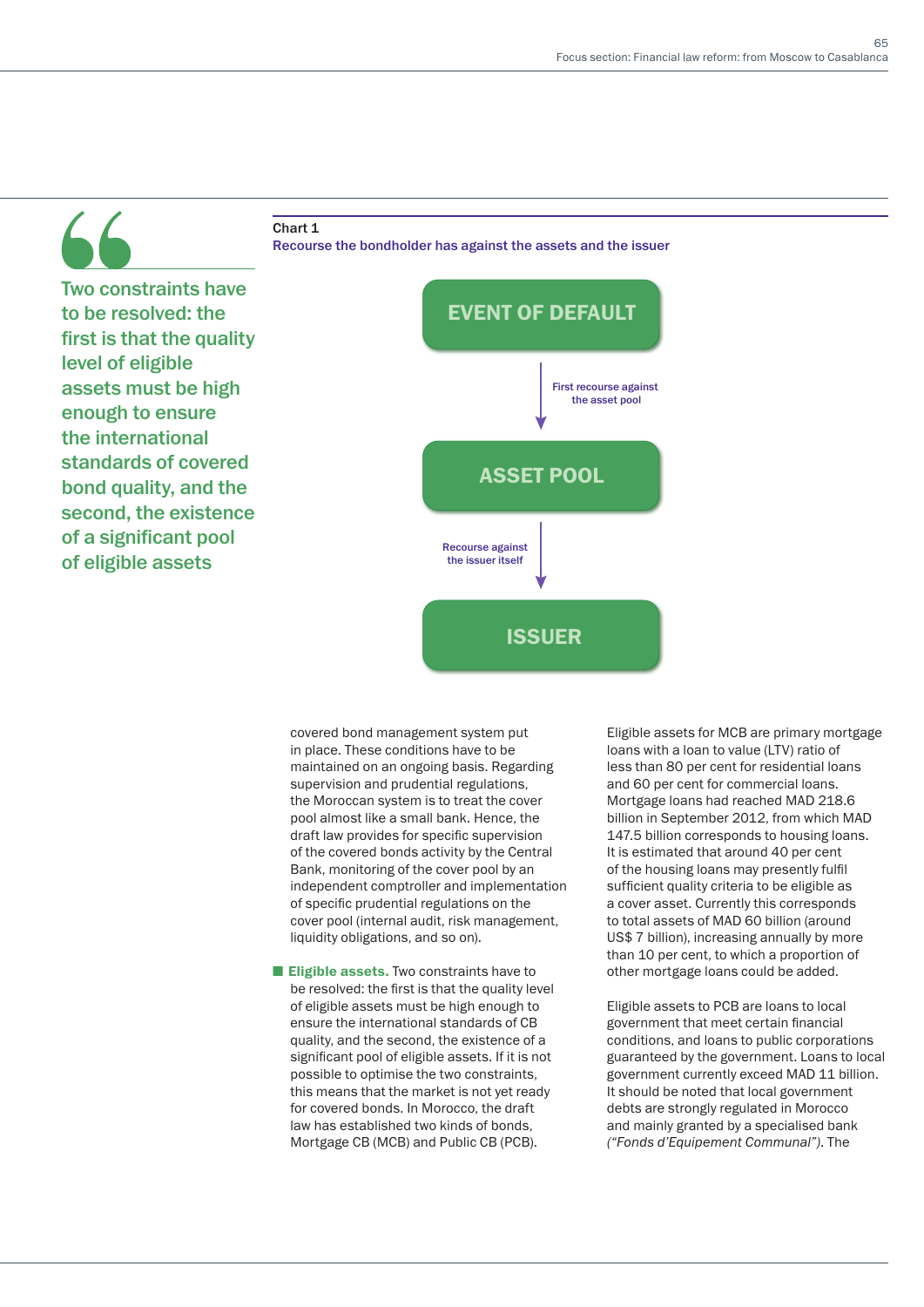The covered bond project was part of a broader financial sector reform accompanied by the World Bank. It has benefited during its different stages from specific technical assistance funded by the "First Initiative" trust fund

local government delinquency rate is less than one per cent and largely corresponds to delays in repayment due to expenditure processes that are generally regulated. The inclusion of PCB is aimed at allowing a new class of assets for investors and is expected to gain importance in the medium to long term, thanks notably to the regionalisation process currently ongoing in Morocco.

- Cover pool. It is important to emphasise that there is a unique cover pool for all issued MCB and a unique one for PCB. The law provides that the bank has the ongoing obligation to maintain sufficient eligible assets in the cover pool that allow coverage of issued covered bonds both in stocks and flows. To this end, the Central Bank enacts specific and prudent valuation techniques of the cover pool assets. Any asset that loses quality criteria or is prepaid has to be replaced by other eligible assets. There is also a minimum legal overcollateralisation of at least five per cent that can be set to a higher level in the regulatory framework, by using substitution high quality assets listed in the law, notably government bonds. Specifically for MCB, mortgage commercial loans cannot exceed a small percentage of the cover pool (10 per cent).
- Customer deposits protection. The recurrent question arising from the introduction of covered bonds, and answered differently from one country to another, is that too high a level of protection for CB holders may be to the detriment of customer deposits in the case of the issuer's bankruptcy. Covered bond supporters would respond that by allowing banks to issue CB, the system is promoting their financial soundness. In Morocco, the risk of depositors was not deemed to be a major issue in an emerging market. Yet, it was judged prudent to include in the law the provision that the issuance is limited to a share of the issuer's total assets to be set in the regulatory framework (at present, 20 per cent) and more stringent limits can be set by the Central Bank, notably in the case of banks with a specific risk profile.
- Bankruptcy remoteness. The law must provide effective protection for covered bond holders. This includes ensuring the effectiveness of the priority ranking

of CB holders to the cover pool and the bankruptcy remoteness of the cover pool combined with its capacity to survive the bank. The law states that a specific cover pool manager will be designated in case of bankruptcy and given sufficient power and tools to continue the management of the cover pool or to transfer it to another bank. It is also important to underline that the law explicitly enacts the principle of asset continuation in case of bankruptcy.

## Covered bonds objectives and project management

The CB project was part of a broader financial sector reform accompanied by the World Bank. It has benefited during its different stages from specific technical assistance funded by the "First Initiative" trust fund. This technical assistance allowed the mobilising of high level experts to assess the prerequisites and rationales for introducing covered bonds in Morocco and to comment on the draft law.

First of all, it is important to note that prerequisites for implementing CB are the existence of a comprehensive financial infrastructure and of a strong financial supervisory framework, especially in the banking sector (the central bank). The steps already taken in Morocco to implement covered bonds are as follows:

1. The first step was to clearly identify the need for covered bonds on the issuer side and the appetite of investors for such instruments. These needs, which were described in the above section, are mainly that there is a large pool of potential eligible assets comprising notably of housing mortgage loans and a large base of institutional investors comprised mainly of insurance companies, pension funds and mutual investment funds (banks may also be one of the main CB investors) A covered bond workshop was organised in November 2010 for all market players and supported by senior international experts who could share their experience in developing such a reform and implementing it. Meetings were also organised between the main financial market actors, supervisory agencies and potential issuers and investors.